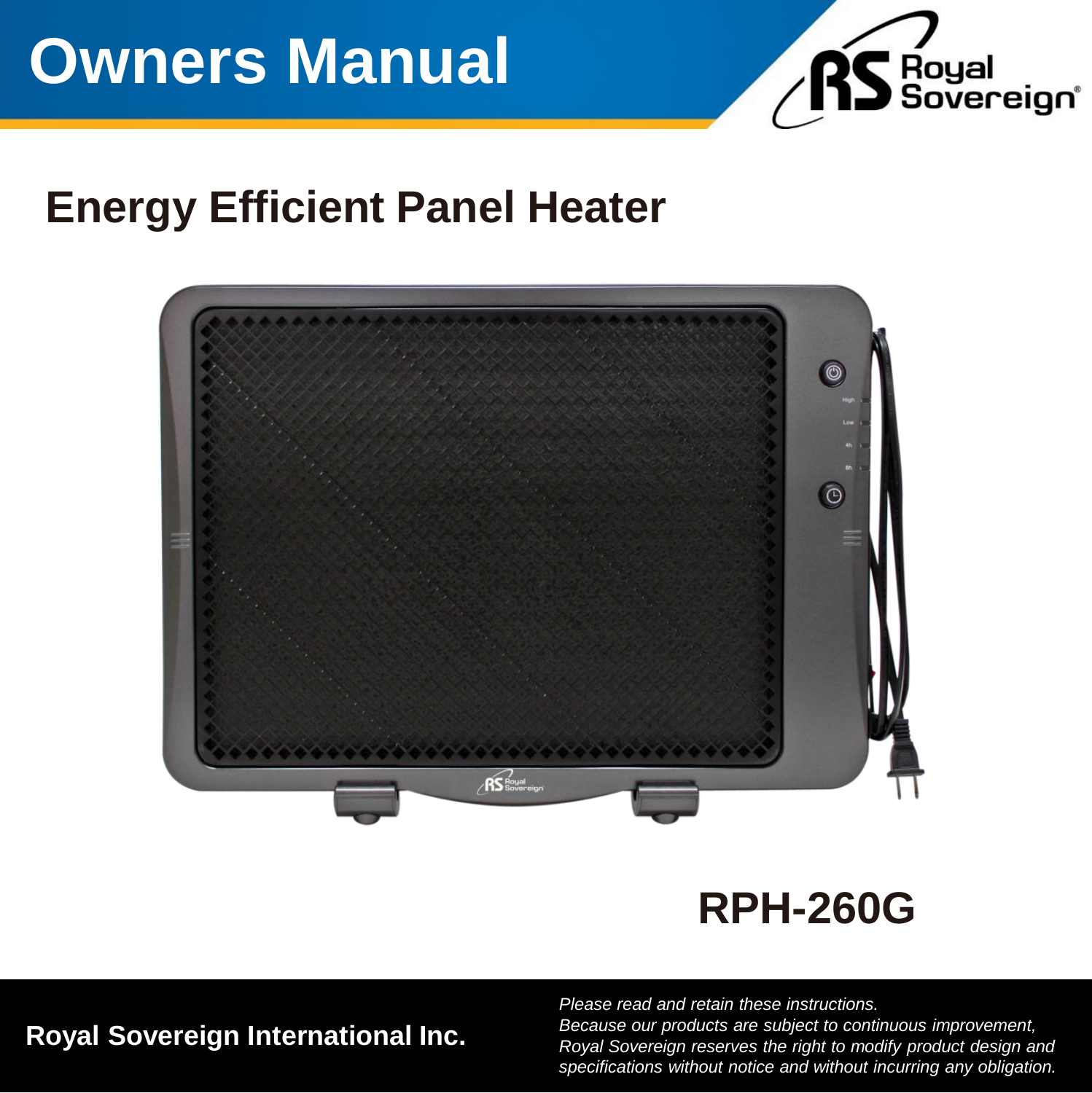## **CONTENTS**

| <b>Safety Instructions</b>      | $\mathbf{2}$ |
|---------------------------------|--------------|
| <b>Important Instructions</b>   | 3            |
| <b>Description</b>              | 4            |
| <b>Operation</b>                | 4            |
| <b>Installation</b>             | 5            |
| <b>Cleaning and Maintenance</b> | 6            |
| <b>Specifications</b>           | 6            |
| Warranty                        | 7            |
| Page en français                | 8            |



IMPORTANT: Please read all instructions and warnings carefully before installation and use. Failure to follow these instructions may result in a possible electric shock, injury to persons, or possible fire hazard. It will also void the warranty.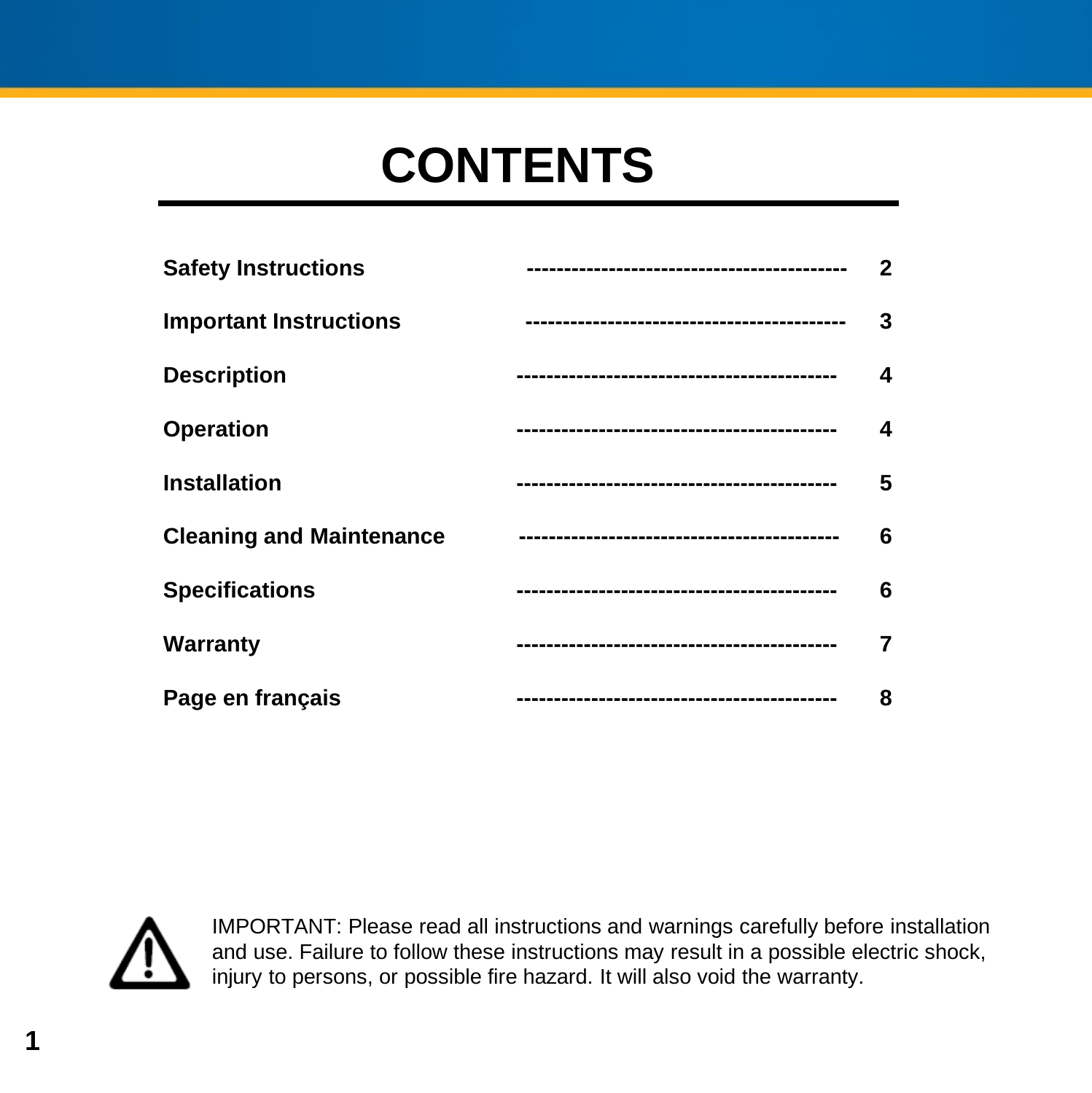

### **Safety Instructions**

• Do not block or cover air outlets.

#### **Electrical Specifications and Power cord**

Check to ensure that the electrical specifications is adequate for this unit. The electrical rating of this heater is outlined on the serial sticker placed on the unit. Please refer to the electrical rating when checking electrical requirements to ensure they meet the electrical codes of where it is used.

- Do not use this unit if it malfunctions or is dropped or damaged in any manner.
- Do not use outdoors. Do not place on or near a hot gas, electric burner, a microwave, or a heated oven.
- To protect against fire, electric shock or injury, do not place cord, plug or appliance in water or other types of liquid.
- Incorrect use of the safeguards will void the warranty of this product.
- Do not modify any part of this unit
- Do not insert any objects into the unit or block the airflow in any way.
- Ensure that the power supply you use has an appropriate voltage rating.
- If the electrical outlet you intend to use is not adequately grounded or protected by a time delay fuse or circuit breaker, you should have a qualified electrician install the proper outlet before use.
- Do not use this unit with any extension cords or adapter plugs.
- If the cord or plug is damaged in any way, please call the Royal Sovereign Service Center
- Turn the unit off and unplug it when cleaning the unit or when/if the heater is not be used for an extended time period.
- If overheating should occur, the built-in overheating safety device in the unit will shut the unit off.

#### **General Use**

- Do not block air outlets with any obstacles. Do not insert any objects into the unit.
- Do not pour water on the housing or control panel. Do not place heavy items or sit on the unit.
- Never pull or damage the power cord in any way. Don't let your children use the unit
- 
- -

The repair of the unit must be performed by a professional. Mistakes in repair are dangerous and can bring great hazard to the user.

#### **Read & Fully Understand This Owner's Manual Before Using This Unit**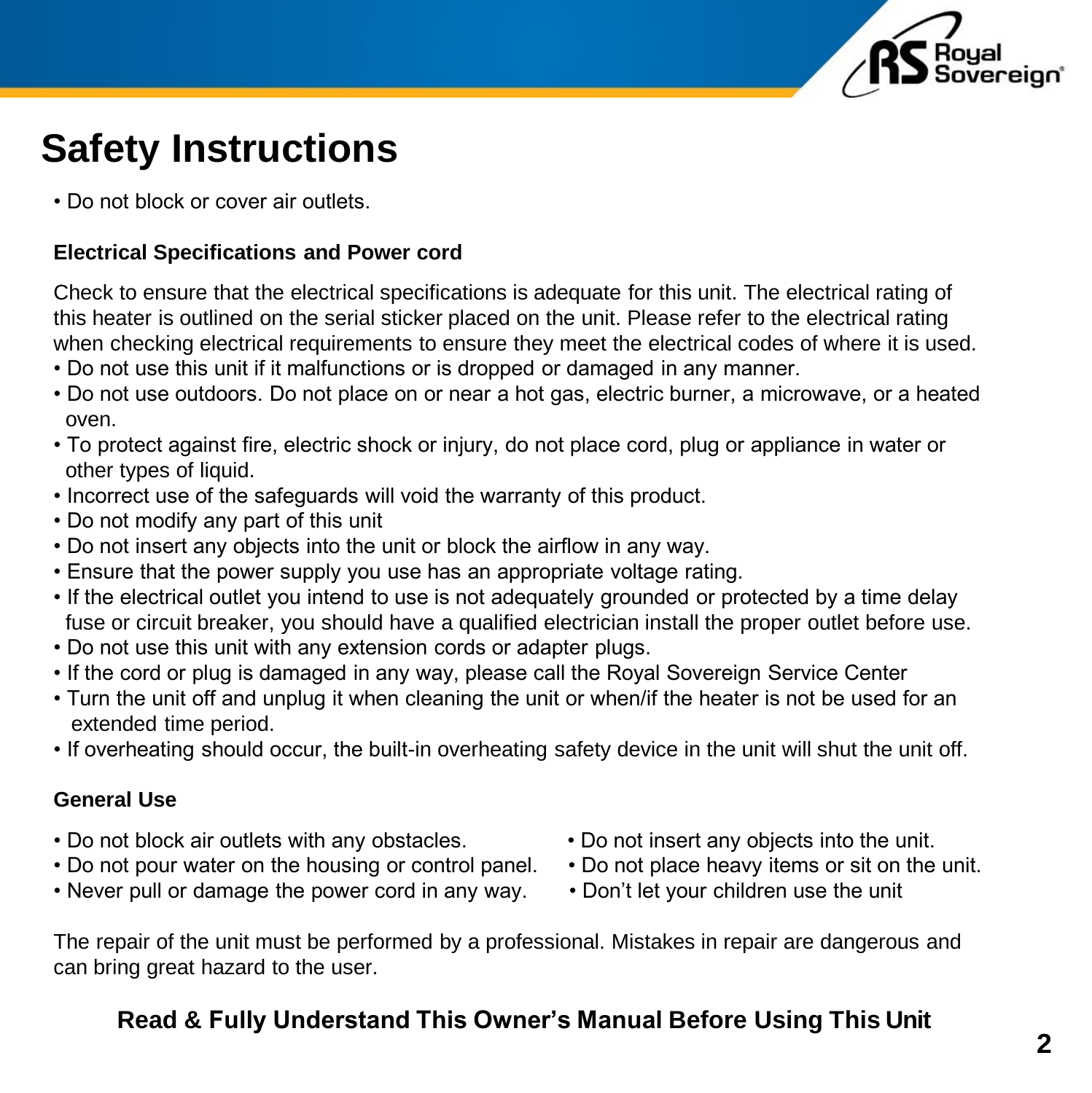### **Important Instructions**

When using electrical appliances, basic precautions should always be followed to reduce the risk of fire, electric shock, and injury to persons, including the following:

- 1. Read all instructions before using this unit.
- 2. This heater is hot when in use. To avoid burns, do not let bare skin touch hot surfaces. Keep combustible materials, such as furniture, pillows, bedding, papers, clothes, and curtains at least 4feet (1.2m) from the front of the unit and keep them away from the sides and rear. Not suitable for use in a bathroom or near water.
- 3. Extreme caution is necessary when any heater is used by or near children and whenever the heater is left operating and unattended.
- 4. Always unplug heater when not in use and when moving this unit
- 5. Do not operate this unit with a damaged cord or plug or after a heater malfunction, or the unit has been dropped or damaged in any manner. Discard the unit, or return to authorized service facility for examination and/or repair.
- 6. This unit is not intended for use in bathrooms, laundry areas and similar indoor locations. Never locate the unit where it may fall into a bathtub or other water container.
- 7. Do not run cord under carpeting. Do not cover cord with throw rugs, runners, or similar coverings. Do not route cord under furniture or appliances. Arrange the cord away from busy traffic area and where it will not be tripped over.
- 8. To disconnect the unit, turn the controls to the OFF position and then remove the plug from the electrical outlet.
- 9. Do not insert or allow foreign objects to enter any ventilation or exhaust opening as this may cause an electric shock or fire, or damage the heater.
- 10. To prevent a possible fire, do not block air intakes or exhaust in any manner. Do not use on soft surfaces, like a bed, where openings may become blocked.
- 11. A heater has hot and potentially sparking parts inside. Do not use it in areas where gasoline, paint, or flammable liquids are used or stored.
- 12. Use this heater only as described in this manual. Any other use not recommended by Royal Sovereign and may cause fire, electric shock, or injury to persons.
- 13. Always plug heaters directly into a wall outlet/receptacle. Never use with an extension cord or relocatable power tap (outlet/power strip).

### **SAVE THESE INSTRUCTIONS**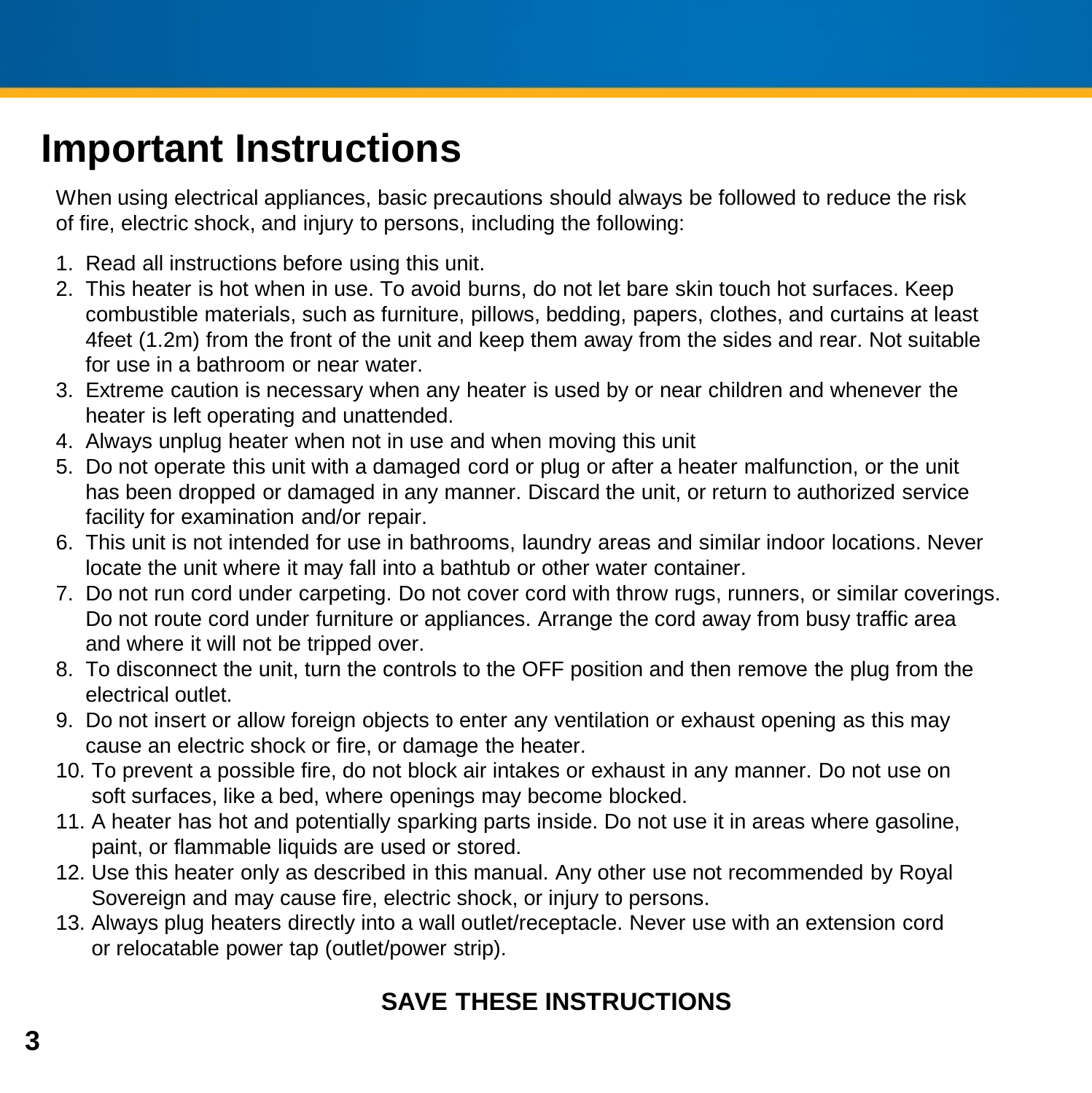

### **Description**



- 1. Unwind the power cord and plug the cord into electrical outlet. Ensure the plug fits tightly in outlet. Turn ON the Power Switch
- 2. Press the temperature control button to adjust high, low or Off setting. The unit is defaulted at 4 Hour / High setting.
- 3. Press the Timer control button to adjust the timer 4 hour or 8 hour setting

Note: If there are issues with the unit, all four LED lights will flicker ON and OFF and the unit will not operate.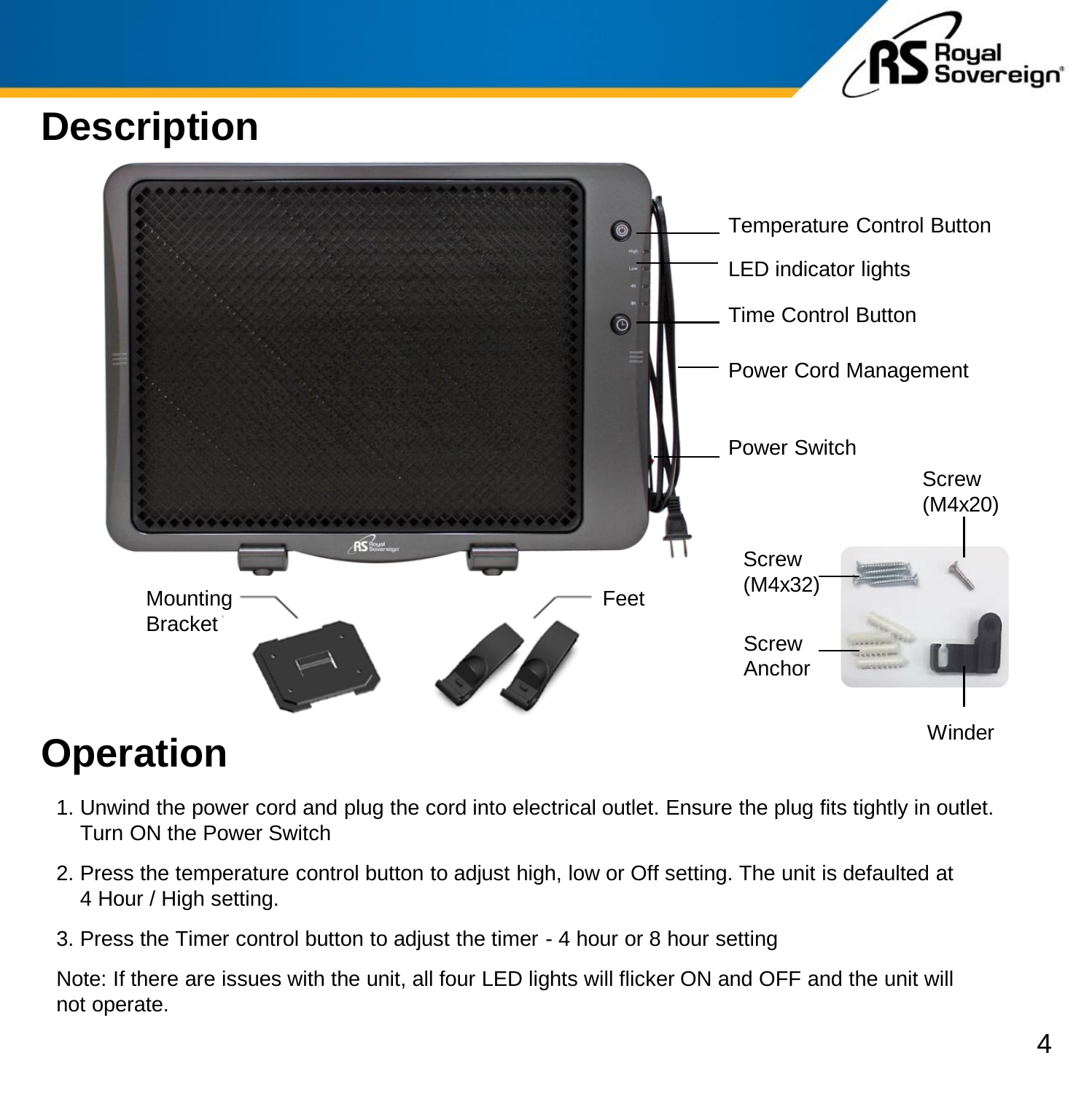#### **SAFETY FEATURES**

This unit has a built in safety features including overheat protection, current fuse and safety tip over feature.

The temp/control button and control button provides safety tip over feature in the event the unit falls over. The temp/control and control button when tipped over will be pushed in as the unit falls, to automatically turn the heater off.

※ Important Note: When using this heater under a desk or table, it is recommended that Low setting be used due to the possibility of the heater having direct contact with the user (e.g. clothes).

Please refer to the installation section of the manual for details.

### **Installation**

#### Power Cord Management

For added convenience, this unit comes with a power cord winder.

- 1. Remove the screw (located at the back of the unit at the top)
- 2. Use the supplied screw (M4x20) to connect the power cord winder to the unit

Installation with feet

- 1. Locate the hole at the bottom of the heater.
- 2. Attach the two supplied stand brackets to the heater
- 3. Place the heater under a desk or table or other area where the heater is to be used.
- 4. Turn the unit ON and select the setting to be used (Refer to Operation)

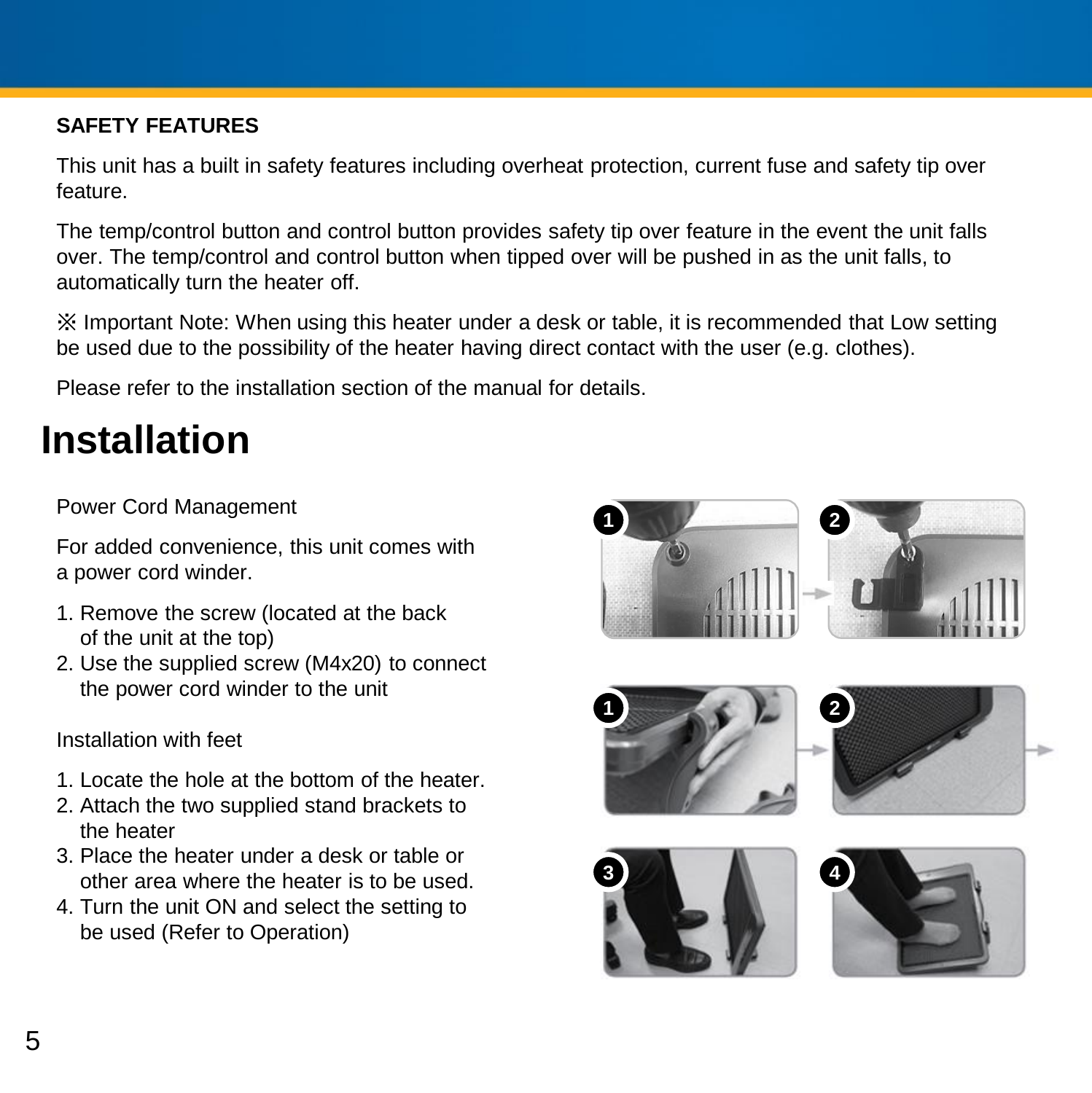

### **Installation (Continued)**

Installation with the mounting bracket

- 1. Ensure the location is sufficient for this panel heater to be used.
- 2 Use the supplied screws (M4x32) and anchors if needed and attach the mounting bracket to the wall, desk or table
- 3 Slide the heater into to the mounting bracket
- 4 Turn the unit ON and select the setting to be used (Refer to Operation)

※ Important Note: If placing under a desk or table to ensure that it can hold the weight of this heater.

### **Cleaning and Maintenance**

- Unplug the unit and let it cool down before cleaning. Wipe the unit with a soft wet cloth. Do not use solvents or abrasives.
- Allow sufficient drying time before turning the unit on again
- To prevent damage, don't scrape the heater or coils with any sharp instruments
- If not used for an extended period of use, it is recommended that the unit be cleaned and packed in the original box and stored in a cool, dry place.

### **Specifications**

| Model                                | RPH-260G                                |
|--------------------------------------|-----------------------------------------|
| Voltage                              | AC 120 V, 50 / 60 Hz                    |
| Input power                          | High: 260 W, Low: 130 W                 |
| Dimensions (W $\times$ D $\times$ H) | 20.6" x 15.2" x 1.1" (522 x 385 x 28mm) |
| Weight                               | 5 lbs (2.3 kg)                          |

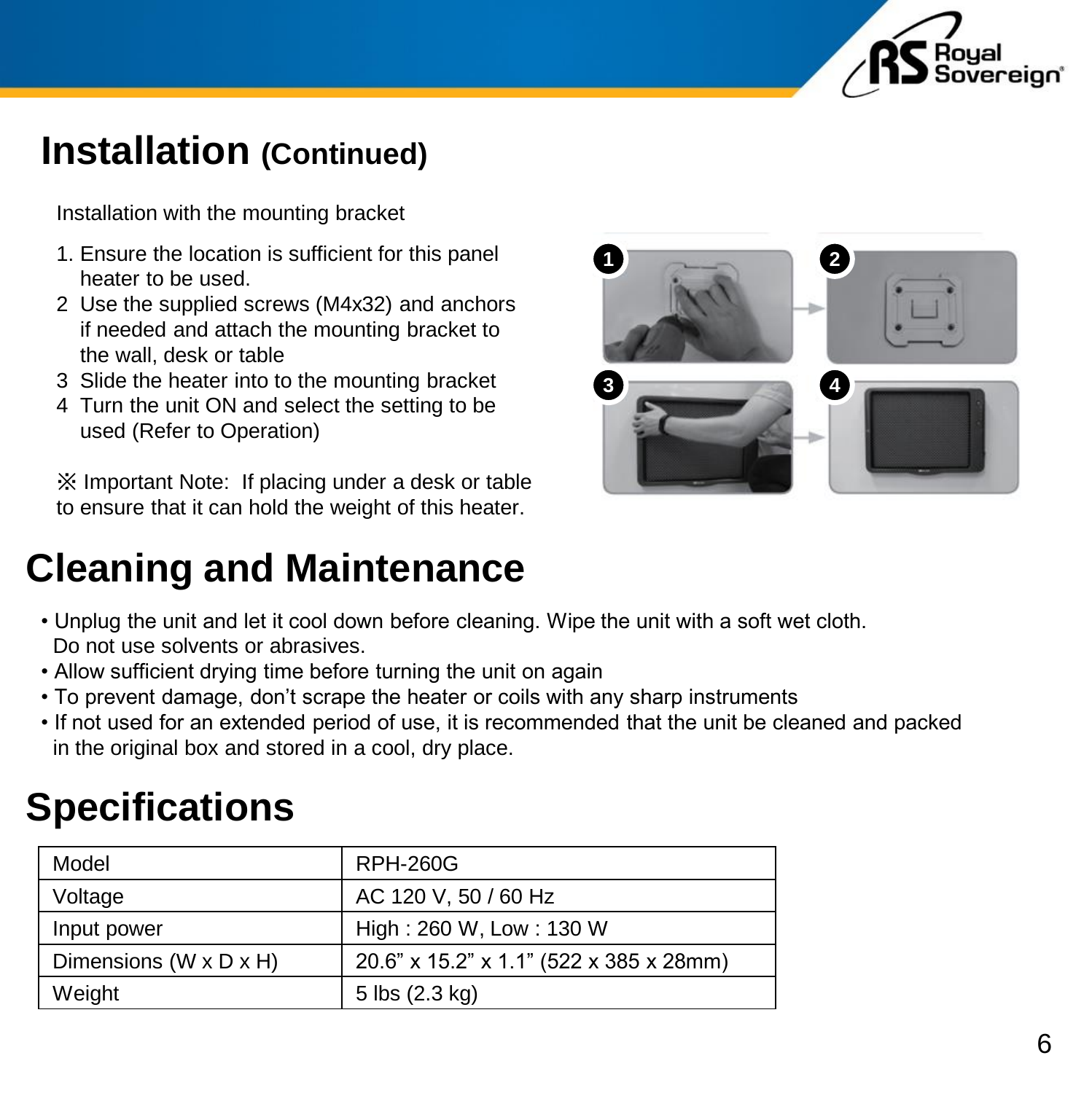### **Warranty (One Year Limited)**

**Royal Sovereign International, Inc.** (and its affiliated companies) warranties this product to be free from defects in material and workmanship for a period of one (1) year. This warranty is extended to the original purchaser only.

This warranty only covers products that are properly installed, properly maintained, and properly operated in accordance with the instructions provided. This limited warranty does not cover any failures or operating difficulties due to normal wear and tear, accident, abuse, misuse, alteration, misapplication, improper installation, or improper maintenance and service by you or any third party.

Returned product will not be accepted without a Return Authorization number. To request a Return Authorization number, please visit us at www.royalsovereign.com. All transportation costs for the return of damaged product or parts will be the responsibility of the purchaser. Return defective product, in original packaging, to the address below.

**Royal Sovereign International Inc.** requires reasonable proof of your date of purchase from an authorized retailer or distributor. Therefore, you should keep your receipt, invoice, or canceled check from the original purchase. The limited warranty shall be limited to the repair or replacement of parts which prove defective under normal use and service within the warranty period.

**Royal Sovereign International, Inc.** SHALL HAVE NO LIABILITY WHATSOEVER TO PURCHASER OR ANY THIRD PARTY FOR ANY SPECIAL, INDIRECT, PUNITIVE, INCIDENTAL, OR CONSEQUENTIAL DAMAGES. Some states do not allow the exclusion or limitation of incidental or consequential damages so the above exclusion and limitations may not apply to you.

#### **Royal Sovereign International ,Inc.**

2 Volvo Dr., Rockleigh, NJ 07647 USA TEL: +1) 800-397-1025 Email: [info@royalsovereign.com](mailto:info@royalsovereign.com) www.royalsovereign.com

#### **RS International Canada Inc.**

191 Superior Blvd. Mississauga, Ontario, L5T 2L6 TEL: +1) 866-961-6673 Email: [ca.support@royalsovereign.com](mailto:ca.support@royalsovereign.com) www.royalsovereign.ca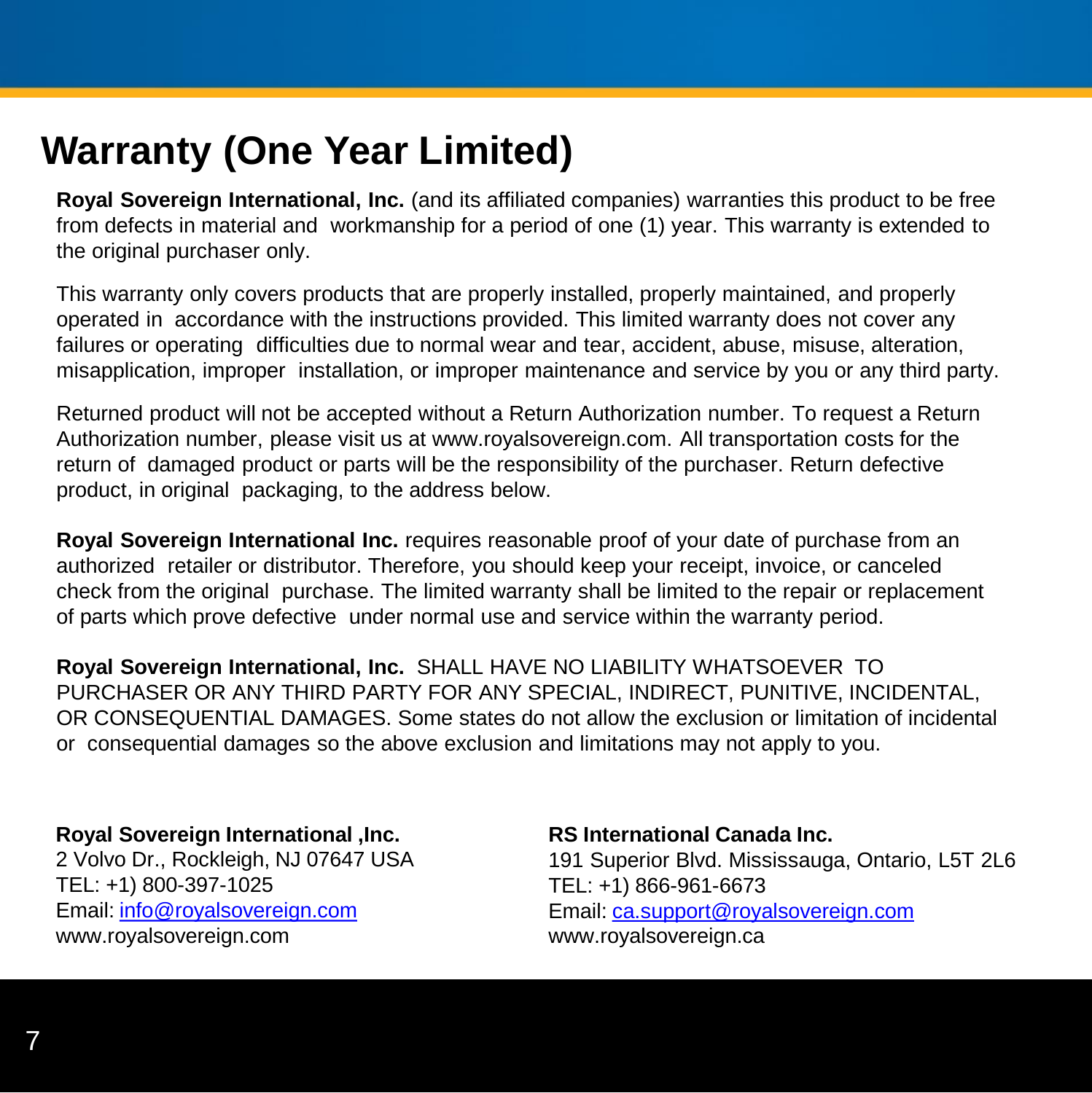# **Guide d'utilisation**



### **Panneau chauffant à faible consommation d'énergie**



### **RPH-260G**

Royal Sovereign International Inc.

*Veuillez lire et conserver ces instructions. Parce que nos produits sont sujets à une amélioration continue, Royal Sovereign se réserve le droit de modifier la conception et les spécifications des produits sans préavis et sans obligation de sa part.*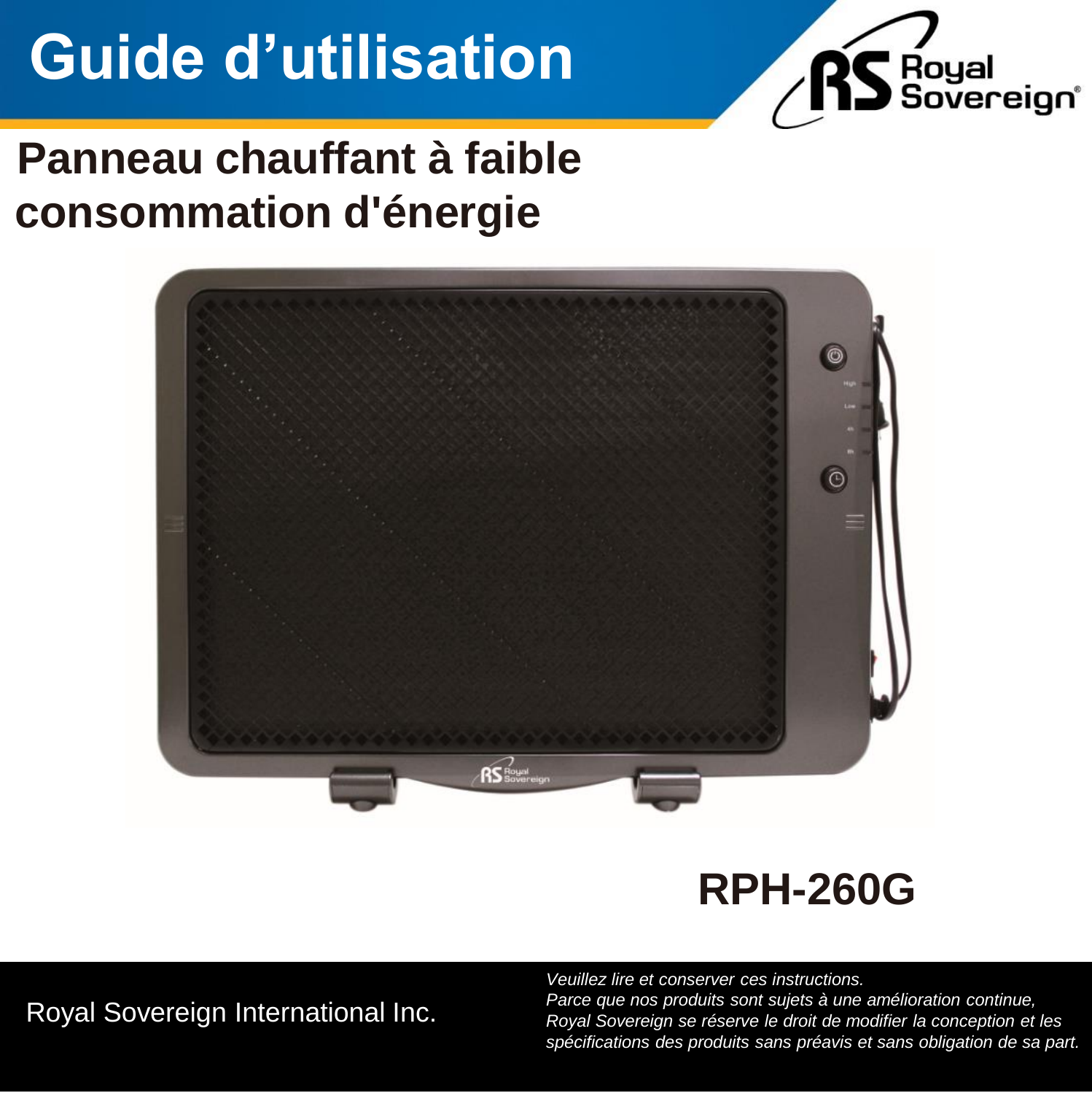## **CONTENU**

| Instruction de sécurité  | 10 |
|--------------------------|----|
| Instructions Importantes | 11 |
| Description              | 12 |
| Fonctionnement           | 12 |
| Installation             | 13 |
| Nettoyage et entretien   | 14 |
| Spécification            | 14 |
| Garantie                 | 15 |



IMPORTANT : Veuillez lire attentivement toutes les instructions et mises en garde avant l'installation et l'utilisation. Le non-respect de ces instructions peut entraîner un risque d'électrocution, de blessures corporelles ou d'incendie. Cela annulera également la garantie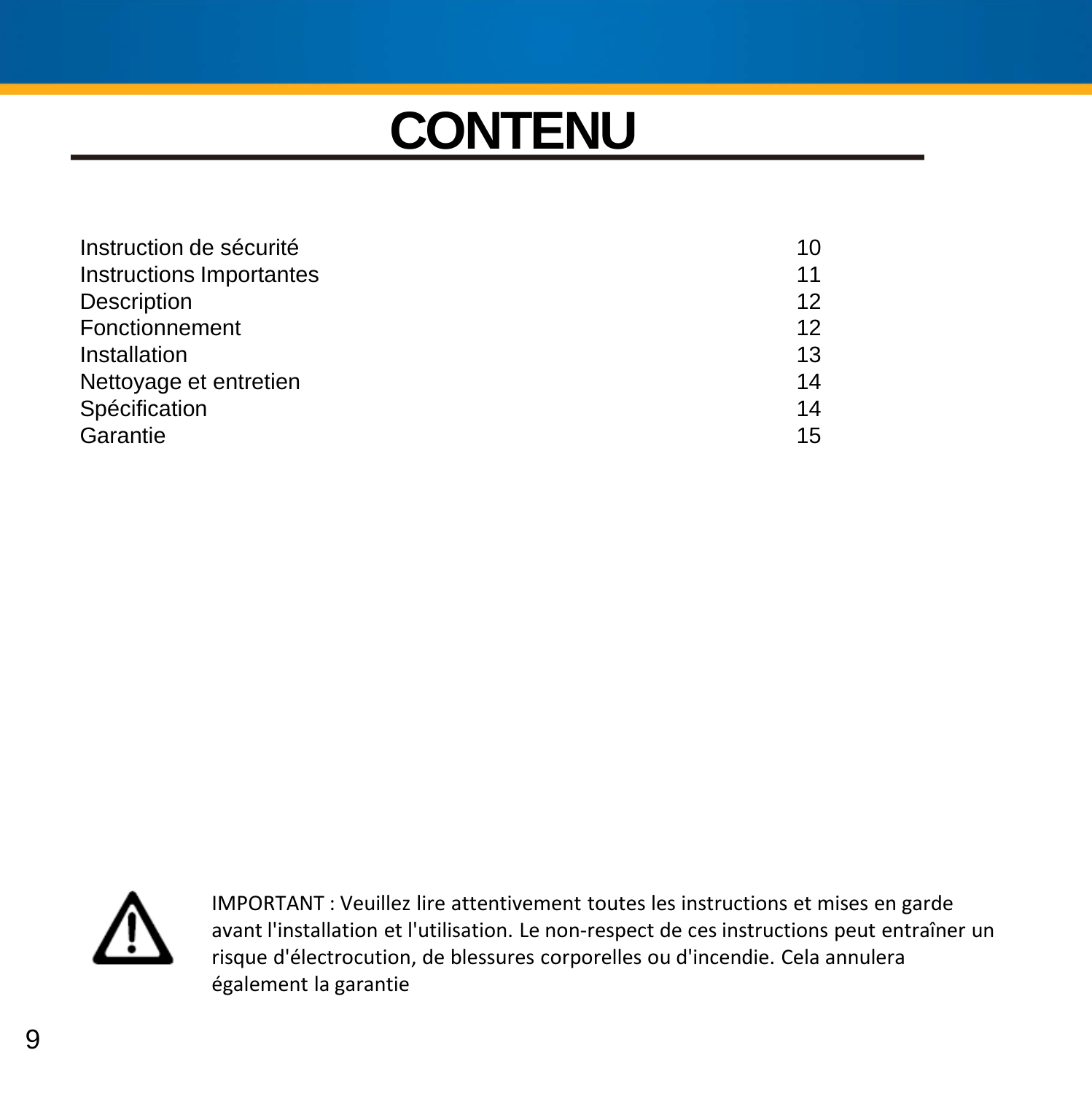

## **INSTRUCTIONS DE SÉCURITÉ**

• Ne bloquez pas les ouvertures de ventilation.

Spécifications électriques et cordon d'alimentation

WARNING chauffe-eau est indiquée sur l'autocollant de série placé sur l'appareil. Lors de la vérification des exigences Vérifiez que les caractéristiques électriques de l'appareil sont adéquates. La puissance électrique de ce électriques pour s'assurer qu'elles sont conformes aux codes électriques de l'endroit où elles sont utilisées, veuillez vous référer à la puissance électrique.

- N'utilisez pas cet appareil s'il ne fonctionne pas correctement ou s'il est tombé ou endommagé de quelque facon que ce soit.
- Ne pas utiliser à l'extérieur. Ne pas placer sur ou près d'un brûleur à gaz chaud, d'un brûleur électrique, d'un four à micro-ondes ou d'un four à micro-ondes chauffé. four.
- Pour vous protéger contre les risques d'incendie, d'électrocution ou de blessure, ne placez pas le cordon d'alimentation, la fiche ou l'appareil dans l'eau ou dans une autre source d'eau. types de liquides.
- L'utilisation incorrecte des protections annulera la garantie de ce produit.
- Ne modifiez aucune partie de cet appareil.
- N'insérez aucun objet dans l'appareil et ne bloquez pas le flux d'air de quelque façon que ce soit.
- Assurez-vous que l'alimentation électrique que vous utilisez a une tension nominale appropriée.
- Si la prise électrique que vous avez l'intention d'utiliser n'est pas correctement mise à la terre ou protégée par un fusible à retardement ou un disjoncteur, vous devriez demander à un électricien qualifié d'installer la prise appropriée avant utilisation.
- N'utilisez pas cet appareil avec des rallonges ou des adaptateurs.
- Si le cordon ou la fiche est endommagé de quelque façon que ce soit, veuillez appeler le Royal Sovereign Service Center.
- Mettez l'appareil hors tension et débranchez-le lorsque vous nettoyez l'appareil ou lorsque vous n'utilisez pas l'appareil pendant une période prolongée.
- En cas de surchauffe, la sécurité de surchauffe intégrée dans l'appareil arrête l'appareil.

#### Utilisation générale

- Ne bloquez pas les sorties d'air avec des obstacles.
- N'insérez aucun objet dans l'appareil.
- Ne versez pas d'eau sur le boîtier ou le panneau de commande.
- Ne placez pas d'objets lourds et ne vous asseyez pas sur l'appareil.
- Ne jamais tirer ou endommager le cordon d'alimentation de quelque façon que ce soit.
- Ne laissez pas vos enfants utiliser l'appareil
- La réparation de l'appareil doit être effectuée par un professionnel. Les erreurs de réparation sont dangereuses et peuvent présentent un grand danger pour l'utilisateur.

Lisez et comprenez bien ce mode d'emploi avant d'utiliser cet appareil.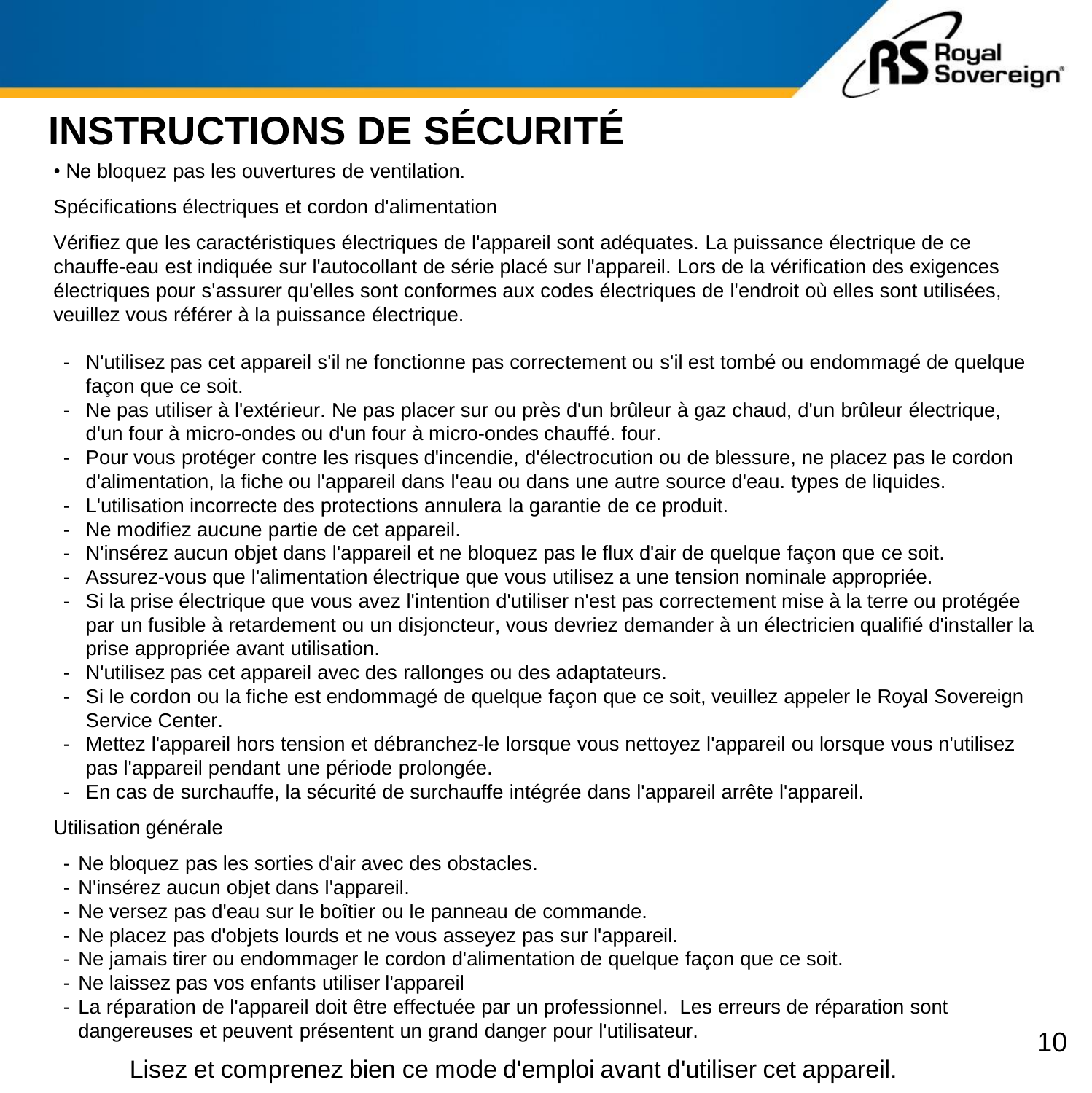

### **Instructions Importantes**

Lors de l'utilisation d'appareils électriques, des précautions de base doivent toujours être prises pour réduire les risques d'incendie, de choc électrique et de blessures aux personnes, notamment les suivantes :

- 1. Lire toutes les instructions avant d'utiliser cet appareil.
- 1. Lire toutes les instructions avant d'utilisér cet appareli.<br>2. Ce chauffe-eau est chaud lorsqu'il est utilisé. Pour éviter les brûlures, ne laissez pas la peau nue toucher les surfaces chaudes. Garder les matières combustibles, comme les meubles, les oreillers, la literie, les papiers, les vêtements et les rideaux d'au moins 4 pieds (1,2 m) de l'avant de l'appareil et les tenir à l'écart. par les côtés et l'arrière. Ne convient pas pour une utilisation dans une salle de bain ou près de l'eau.
- 3. Une extrême prudence s'impose lorsque l'appareil de chauffage est utilisé par des enfants ou à proximité d'enfants et chaque fois que l'appareil de chauffage est laissé en marche et sans surveillance.
- 4. Débranchez toujours l'appareil de chauffage lorsque vous ne l'utilisez pas et lorsque vous le déplacez.
- 5. N'utilisez pas cet appareil avec un cordon ou une fiche endommagée ou après un dysfonctionnement de l'appareil, ou si l'appareil est tombé ou a été endommagé de quelque façon que ce soit. Jeter l'appareil ou le retourner à un centre de service autorisé pour examen et/ou réparation.
- 6. Cet appareil n'est pas destiné à être utilisé dans les salles de bains, les buanderies et autres endroits intérieurs similaires. Ne jamais placer l'appareil dans un endroit où il pourrait tomber dans une baignoire ou un autre contenant d'eau.
- 7. Ne pas faire passer le cordon sous la moquette. Ne couvrez pas le cordon avec des tapis, des patins ou des revêtements similaires. Ne pas faire passer le cordon sous les meubles ou les appareils ménagers. Placez le cordon à l'écart de la zone de circulation achalandée et où il ne trébuchera pas.
- 8. Pour débrancher l'appareil, tournez les commandes à la position OFF, puis retirez la fiche de l'appareil. prise de courant.
- 9. N'insérez pas ou ne laissez pas de corps étrangers pénétrer dans une ouverture de ventilation ou d'évacuation, car cela pourrait causer un choc électrique ou un incendie, ou endommager l'appareil de chauffage.
- 10. Afin d'éviter tout risque d'incendie, ne pas obstruer les prises d'air ou les gaz d'échappement de quelque manière que ce soit. Ne pas utiliser sur des surfaces molles, comme un lit, où les ouvertures peuvent se boucher.
- 11. Un appareil de chauffage a des pièces chaudes et potentiellement étincelantes à l'intérieur. Ne l'utilisez pas dans des endroits où de l'essence, de la peinture ou des liquides inflammables sont utilisés ou entreposés.
- 12. N'utilisez ce chauffe-eau que de la manière décrite dans ce manuel. Toute autre utilisation non recommandée par Royal Souverain et peut causer un incendie, un choc électrique ou des blessures.
- 13. Branchez toujours les appareils de chauffage directement dans une prise de courant murale ou une prise de courant. Ne jamais utiliser avec une rallonge ou une rallonge électrique. prise d'alimentation relocalisable (prise de courant / barrette d'alimentation).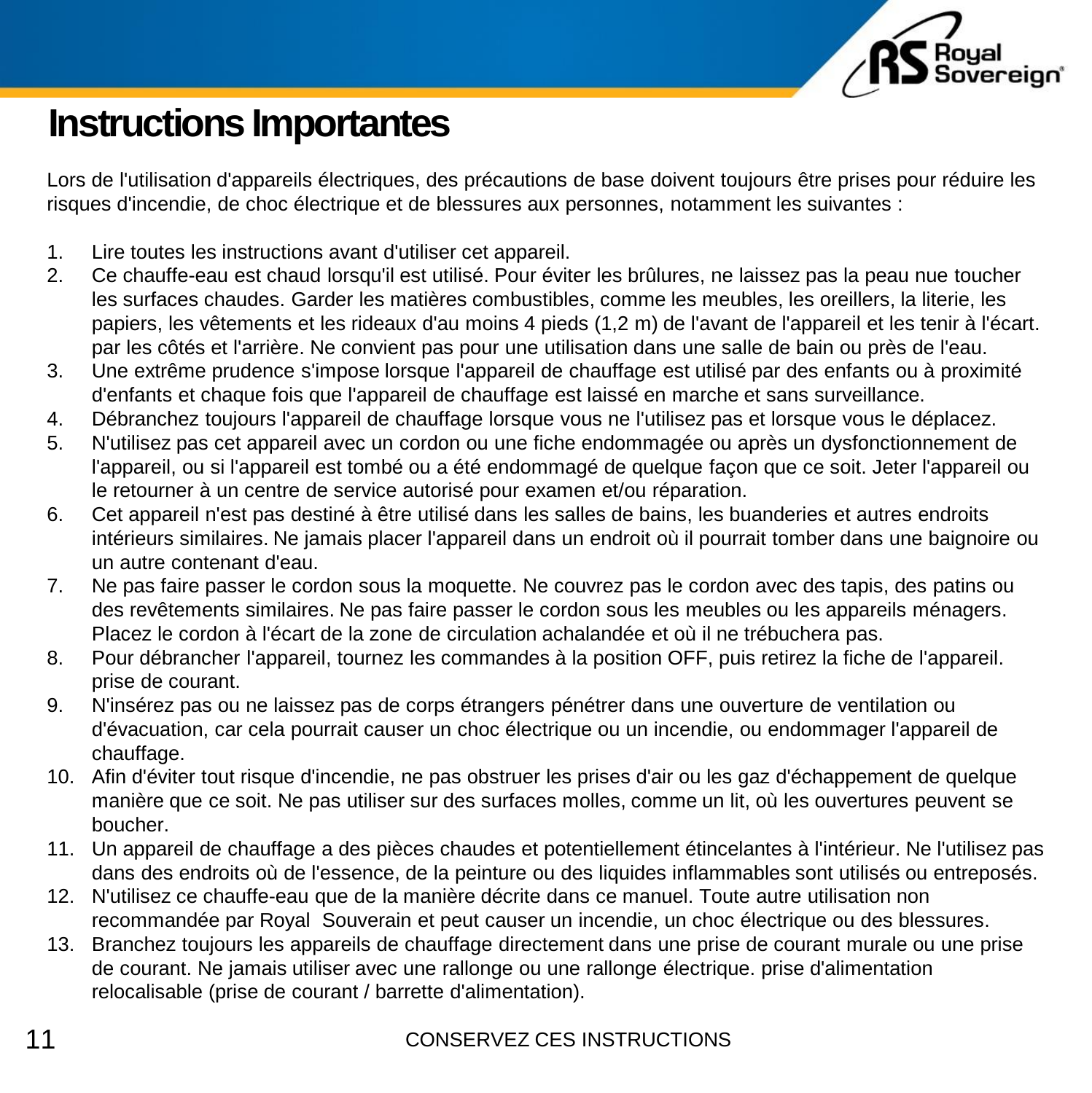### **Description**



## 1. Déroulez le cordon d'alimentation et branchez-le à une prise électrique. S'assurer que la fiche

- s'insère bien dans la prise de courant. Mettez l'interrupteur d'alimentation en fonction.
- 2. Appuyez sur le bouton de contrôle de la température pour régler le réglage haut, bas ou hors fonction. L'appareil est réglé par défaut sur 4 heures/élevé.
- 3. Appuyez sur le bouton de commande de la minuterie pour régler la minuterie réglage 4 heures ou 8 heures.

Remarque : En cas de problème avec l'appareil, les quatre voyants DEL s'allument et s'éteignent et l'appareil ne fonctionne pas.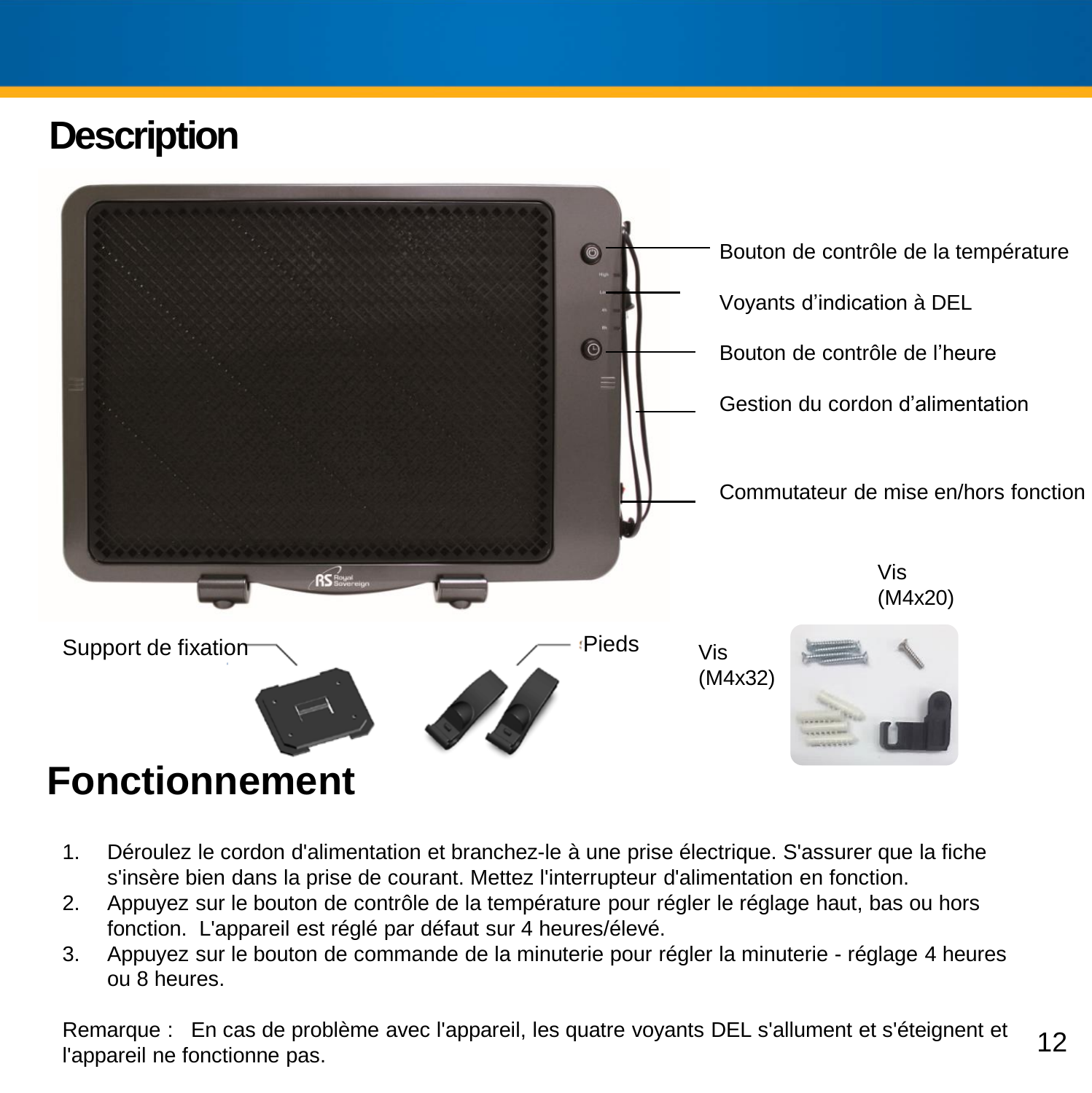### **DISPOSITIFS DE SÉCURITÉ**

Cet appareil est doté de fonctions de sécurité intégrées, y compris une protection contre la surchauffe, un fusible de courant et une fonction de basculement de sécurité.

La touche "temp/control" et la touche de commande permettent de basculer en toute sécurité en cas de chute de l'appareil. Le bouton de commande et de contrôle de la température lorsqu'il est renversé sera enfoncé au fur et à mesure que l'appareil s'abaisse pour éteindre automatiquement l'appareil.

\* Remarque importante : Lors de l'utilisation de ce chauffe-eau sous un bureau ou une table, il est recommandé d'utiliser un réglage bas en raison de la possibilité d'un contact direct de l'appareil avec l'utilisateur (p. ex. vêtements).

Veuillez vous référer à la section d'installation du manuel pour plus de détails.

### **Installation**

Gestion du cordon d'alimentation

Pour plus de commodité, cet appareil est livré avec un enrouleur de cordon d'alimentation. Utilisez les vis fournies pour connecter l'enrouleur de cordon d'alimentation à l'appareil (situées à l'arrière de l'appareil en haut).



Installation avec les pieds

- 1. Repérez le trou au bas du radiateur.
- 2. Fixez les deux supports de support fournis sur l'appareil de chauffage.
- 3. Placez l'appareil de chauffage sous un bureau, une table ou tout autre endroit où l'appareil doit être utilisé.
- 4. Mettre l'appareil sous tension et sélectionner le réglageà utiliser (se reporter à la section fonctionnement).

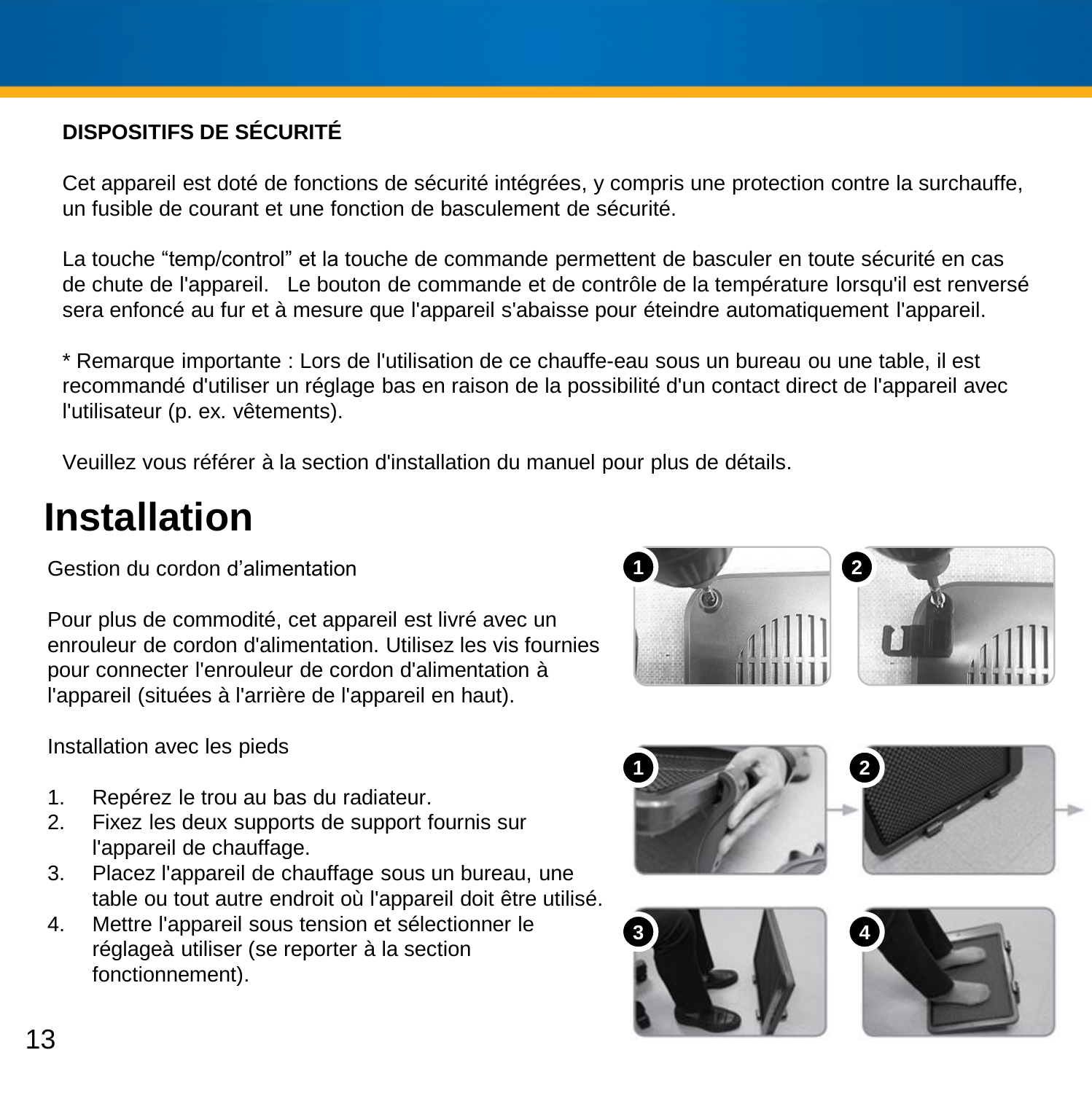

### **Installation**

Installation avec le support de fixation

- 1. Assurez-vous que l'emplacement est suffisant pour l'utilisation de ce panneau chauffant.
- 2. Utilisez les vis et les ancrages fournis si nécessaire et fixez le support de montage au mur, au bureau ou à la table.
- 3. Glisser l'appareil de chauffage dans le support de montage
- 4. Mettre l'appareil sous tension et sélectionner le réglage à utiliser (se reporter à la section Fonctionnement).



Remarque importante : Si vous placez sous un bureau ou une table pour s'assurer qu'il peut supporter le poids de ce chauffe-eau.

### **Nettoyage et entretien**

- Debranchez rapparen et laissez-le renoluir availt<br>humide, ne pas utiliser de solvants ou d'abrasifs. • Débranchez l'appareil et laissez-le refroidir avant de le nettoyer. Essuyer l'appareil avec un chiffon doux et
- Laisser sécher suffisamment longtemps avant de remettre l'appareil en marche.
- Pour éviter d'endommager l'appareil, ne grattez pas l'appareil de chauffage ou les serpentins avec des instruments tranchants.
- Si l'appareil n'est pas utilisé pendant une longue période d'utilisation, il est recommandé de le nettoyer et de l'emballer dans sa boîte d'origine et de le conserver dans un endroit frais et sec.

## **Spécifications**

Modèle RPH-260G Tension 120 V CA, 50 / 60 Hz Puissance d'entrée élevée : 260 W, faible : 130 W Dimensions  $(L \times P \times H)$  20,6 po x 15,2 po x 1,1 po

522 x 385 x 28mm Poids 5 lb (2,3 kg)